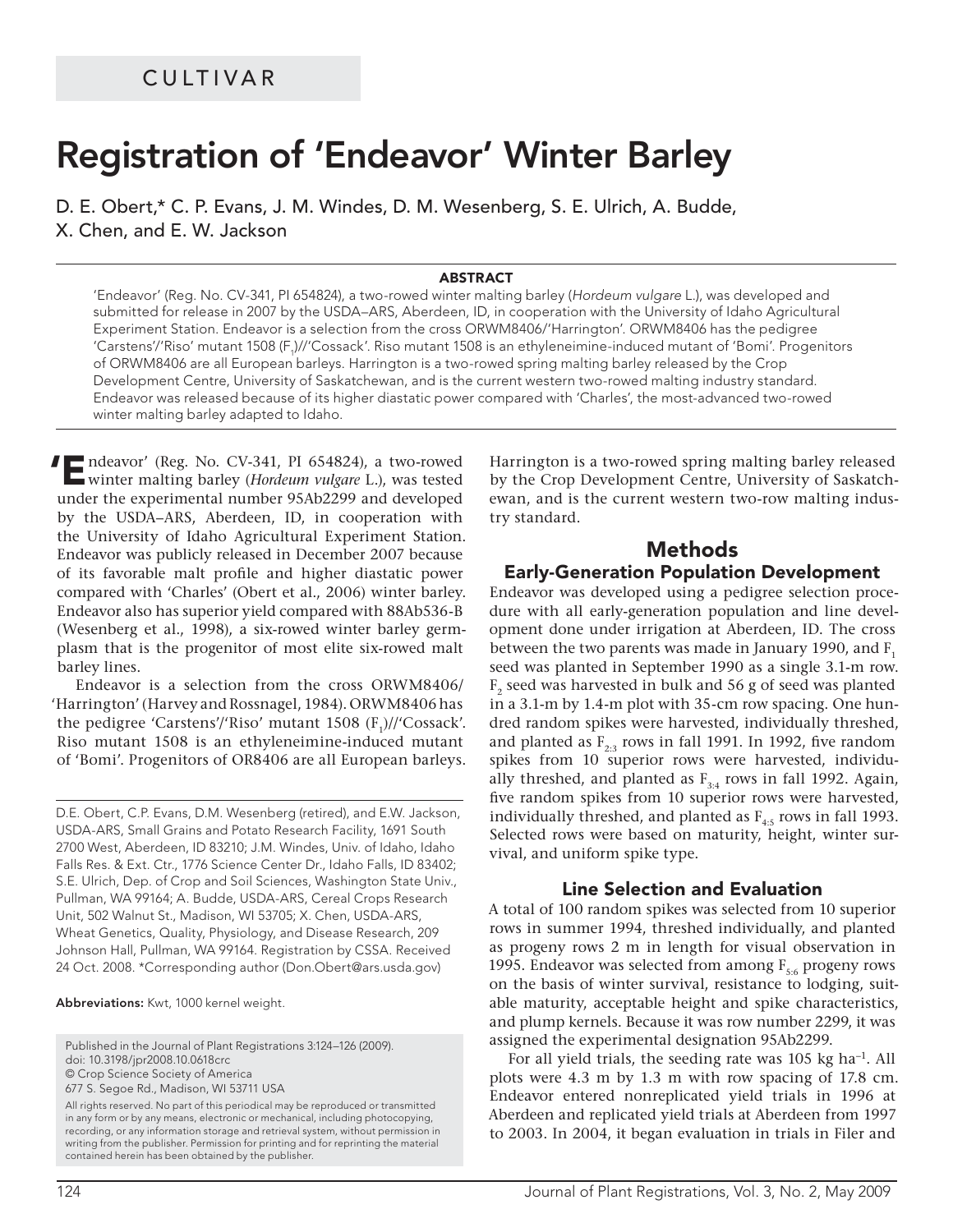Parma, ID, Pendleton, OR, and Pullman, WA. In 2006, it began evaluation in Colby, KS.

Endeavor was evaluated in American Malting Barley Association–sponsored pilot-scale evaluations at Aberdeen, ID, and Pendleton, OR from 2003 to 2005. Quality evaluation plots of an area 15 m by 1.52 m were harvested in bulk, and a 7.7-kg sample was malted by industry partners following standard industry malting procedures specific for the company. Following favorable ratings in 2003 to 2005, it was advanced to plant-scale evaluation for further malting and brewing testing. Endeavor is currently entered in plant-scale evaluation at multiple locations in south-central Idaho.

# **Malting Quality Evaluation**

A 400-g seed sample, consisting of a 1-kg composite sample from two replicates, was cleaned on a Carter Dockage tester, and only the seeds retained on a 1.98-mm screen were malted. Samples (170 g, dry matter basis) were steeped at 16°C for variable time intervals to bring them to 45% moisture by alternating 4 h of wet steep with 4 h of air rest. The steep time intervals were adjusted depending on the mean 1000 kernel weight (Kwt) of the samples according to the formula Kwt  $(mg) - 8$ = steep hours. The steeped samples were weighed, water was removed or added to reach target weights, and the seeds were then placed into germination chambers for 5 d. Germination conditions were 17°C and near 100% humidity, with rotation of samples for 3 min every 30 min. Moisture levels were checked once during germination and adjustments were made if necessary to maintain 45% moisture content. The germinated grain (green malt) was weighed and then kilned for 24 h. The kilning protocol was 49°C for 10 h, 54°C for 4 h, 60°C for 3 h, 68°C for 2 h, and 85°C for 3 h, with 30-min ramps between stages. This malting protocol was used to produce samples that closely resemble those produced in commercial malt houses.

### **Barley Grain Analyses**

Barleys were analyzed as described in the Methods of Analysis of the ASBC (American Society of Brewing Chemists, 1992) for moisture, plumpness, kernel weight, and protein content. Ground barley that was required for moisture and protein analyses was generated with a Labconco Burr mill that was adjusted so that only 35% of the grist remained on a 525-μm sieve after 3 min of shaking and tapping.

### **Malt Analyses**

Malts were analyzed as described in the American Society of Brewing Chemists (1992) for moisture, protein, and diastatic power activity (Skalar Analytical B.V., DE Breda, the Netherlands). Alpha amylase activities were determined on a Skalar SAN plus analyzer by heating the enzyme extract produced for diastatic power to 73°C to inactivate the bulk of other enzymes found in malt. The extract was then analyzed for alpha amylase activity (Skalar Analytical). The grist for moisture, protein, and enzyme determinations was generated with the same mill used for barley moisture and protein analyses. A fine-grind Congress wort was generated and the wort analyzed for extract, color, protein, and β-glucan levels.

# **Seed Purification and Increase**

Seed of Endeavor from the original  $F_{5:6}$  progeny row was planted as a single 5.5-m row, examined for off types, and harvested in bulk in 2005. This seed was planted as a single 7-row plot 4.6 m by 1.5 m, and 220 random spikes were harvested and individually threshed. Two hundred progeny rows were planted in 1.8-m rows with 35.5-cm spacing and examined for segregating types; 185 rows were harvested in bulk to produce Breeder seed. Thirty kilograms of Breeder seed was seeded in the fall of 2008 to produce Foundation seed.

## **Statistical Analyses**

All statistical analyses for agronomic and malting quality characteristics were performed using Agrobase Generation II software (Agronomix Software, 2004). Analysis of variance for yield, test weight, plump kernels, heading date, height, and lodging from ARS trials was performed across locations within years, and a combined analysis was performed across location-years using only entries common to all trials from 1997 to 2006. Within-year evaluations had location and genotypes as fixed factors and replicates as a random factor. Analyses across years had location-years and genotypes as fixed factors and replicates as random factors.

# **Characteristics Agronomic and Morphological Description**

Compared with Charles, Endeavor on average is 3.6 cm taller and heads 2 d later (143 vs. 141 Julian days). Straw strength is similar to Charles, as Endeavor averaged 1.2 vs. 1.1 (0–9) for Charles across 11 location-years where lodging occurred (Table 1). Winter hardiness for Endeavor is similar to Charles, both having inferior winter survivability compared with 88Ab536-B. From 2003 to 2005, mild winter conditions resulted in no winter kill. In 2006 at Pullman, WA, Endeavor and Charles both averaged 98% survivability compared with 100% for 88AB536-B. In 2007, under severe winter conditions at Pullman, Endeavor had less winter survivability (37% , *P* < 0.05) than Charles (58%). Both had lower survivability ( $P < 0.05$ ) than 88Ab536-B (85%, LSD = 16.5).

Endeavor has a semilax spike that nods slightly at maturity. The spike has rough awns, long rachilla hairs, and glume hairs that are banded, tending to covered, with glume awns twice the length of glume. The laterals are sterile, long, and awnless, with barbs at the apex. The kernel has white aleurone, prominent veins without barbs, and a crease that is open, flaring to a V shape. The hull is adher-

**Table 1. Agronomic summary for 'Endeavor', 'Charles', and 88Ab536-B barley in trials from 1998 to 2007.**

| Entry               | Heading<br>date | Height | Lodging     | Grain<br>yield        | Test<br>weight |
|---------------------|-----------------|--------|-------------|-----------------------|----------------|
|                     | Julian days     | cm     | $1 - 9^{+}$ | $kq$ ha <sup>-1</sup> | q $L^{-1}$     |
| Endeavor            | 143             | 90.5   | 1.2         | 7999                  | 688            |
| Charles             | 141             | 81.5   | 11          | 7795                  | 663            |
| 88Ab536-B           | 137             | 97.3   | 1.0         | 7203                  | 676            |
| LSD <sub>0.05</sub> | 1.4             | 3.4    | 0.7         | 489                   | 13.6           |
| Observations        | 13              | 14     | 11          | 21                    | 16             |
|                     |                 |        |             |                       |                |

 $\dagger$ Lodging score: 1 = none to 9 = completely flat.